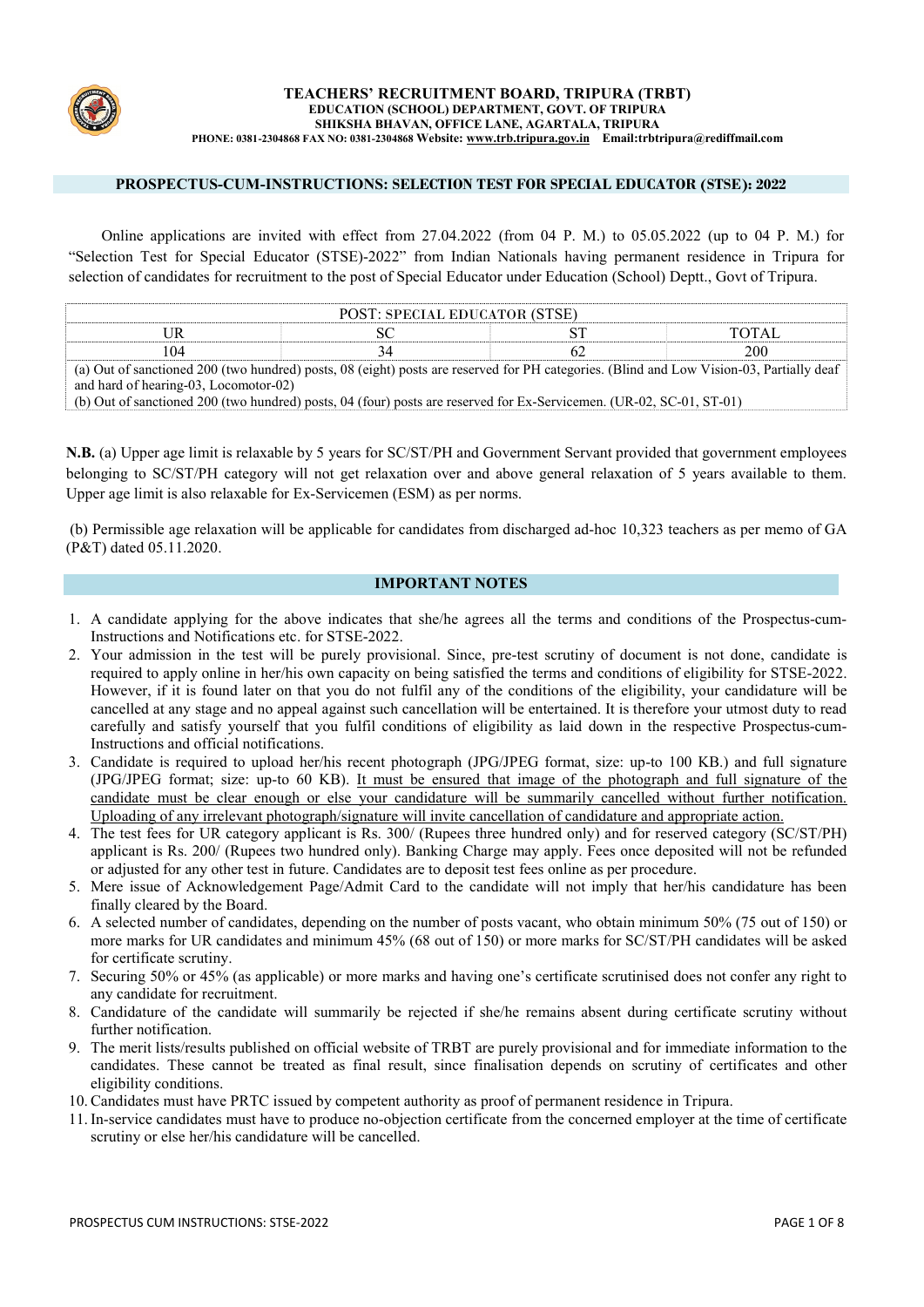- 12. Candidates are instructed to bring the Admit Card (STSE-2022), black ball point pen and one photo bearing identity card for appearing in the test. Carrying bags, books, mobile phone, tab or any other communication devices etc. inside the test venue is strictly prohibited.
- 13. The Board (TRBT) reserves the right to change the programme/terms and conditions etc. All further notifications/updates will be uploaded on the official website of the Board.
- 14. Candidate will be admitted to take the test at the venue specified on the Admit Card and at no other venue.
- 15. Entry into the test room will be stopped 30 minutes prior to commencement of the test.
- 16. In case of any inadvertent error (technical or otherwise) that may have crept in the answer key/result/merit list etc. being published on official website of TRBT, the same will be communicated to all concerned by official notification and steps will be initiated for rectification.
- 17. Violation of prescribed norms of eligibility will summarily lead to rejection of candidature at any stage without further notification.
- 18. Candidates are instructed to visit our website regularly as all further updates will be published on the website only.

### 1. ESSENTIAL MINIMUM QUALIFICATION:

50% marks either in Graduation or in Post- Graduation from recognised university with B.Ed. (Special Education) or its equivalent from a RCI recognized institution and must be registered with RCI.

Desirable: Having Knowledge of Bengali or Kokborok.

#### Notes:

- Relaxation up to 5% in the qualifying marks will be allowed to the candidates belonging to SC/ST /PH category
- $\triangleright$  Equivalency of a Degree (Academic) (if any) will be ascertained by Equivalence Committee formed by Education (School) Department. Decision of Equivalence Committee will be final in this regard. Candidates claiming equivalency of degree will be allowed provisionally to appear at the "Selection Test for Special Educator (STSE) - 2022". Such candidate must apply to the Board within  $15^{\text{th}}$  May 2022 along with self attested photocopy of the Mark sheet of the degree for which the candidate is claiming equivalency. Application thus received will be forwarded to the Equivalence Committee for decision and decision of equivalent committee will be final.
- $\triangleright$  If a candidate applied for STSE and secures a mark enough to be recommended for recruitment, but the Equivalence Committee has given decision that she/he does not have an equivalent degree required for the post for which he/she applied, his/ her candidature will be rejected without further notification and his / her name will not be recommended for to the concerned department for recruitment.

## 2. PERCENTAGE OF MARKS (GRADUATION) :

- a) A successful Honours candidate passed with 50% (or 45% as the case may be) marks in only Honours Subject is eligible for STSE-2022 provided the candidate passed all Elective Subjects.
- b) A candidate who secured 50% (or 45% as the case may be) marks in aggregate taking together the marks of Honours & Pass Subjects is eligible for STSE-2022. (In case where separate marks of honours and pass subjects are recorded in the final examination mark-sheet).
- c) In case separate marks for pass subjects and honours course are not recorded in the final examination mark-sheet by the concerned university, the Credit Score / CGPA (converted into percentage) in honours course will only be considered.
- d) A candidate who passed Graduation in Pass Course with 50% (or 45% as the case may be) marks in aggregate is eligible for STSE-2022.
- e) A candidate under Old Course who passed without Honours with 50% (or 45% as the case may be) marks in aggregate in Part-I (Pass Course of 2- Years Duration) is also eligible for STSE-2022.

## 3. AGE LIMIT:

Age limit is up to 40 years as on 11.04.2022. Upper age limit is relaxable by 5 years for SC/ST/PH and Government Servant provided that government employees belonging to SC/ST/PH category will not get relaxation over and above general relaxation of 5 years available to them. Upper age limit is also relaxable for Ex-Servicemen (ESM) as per norms.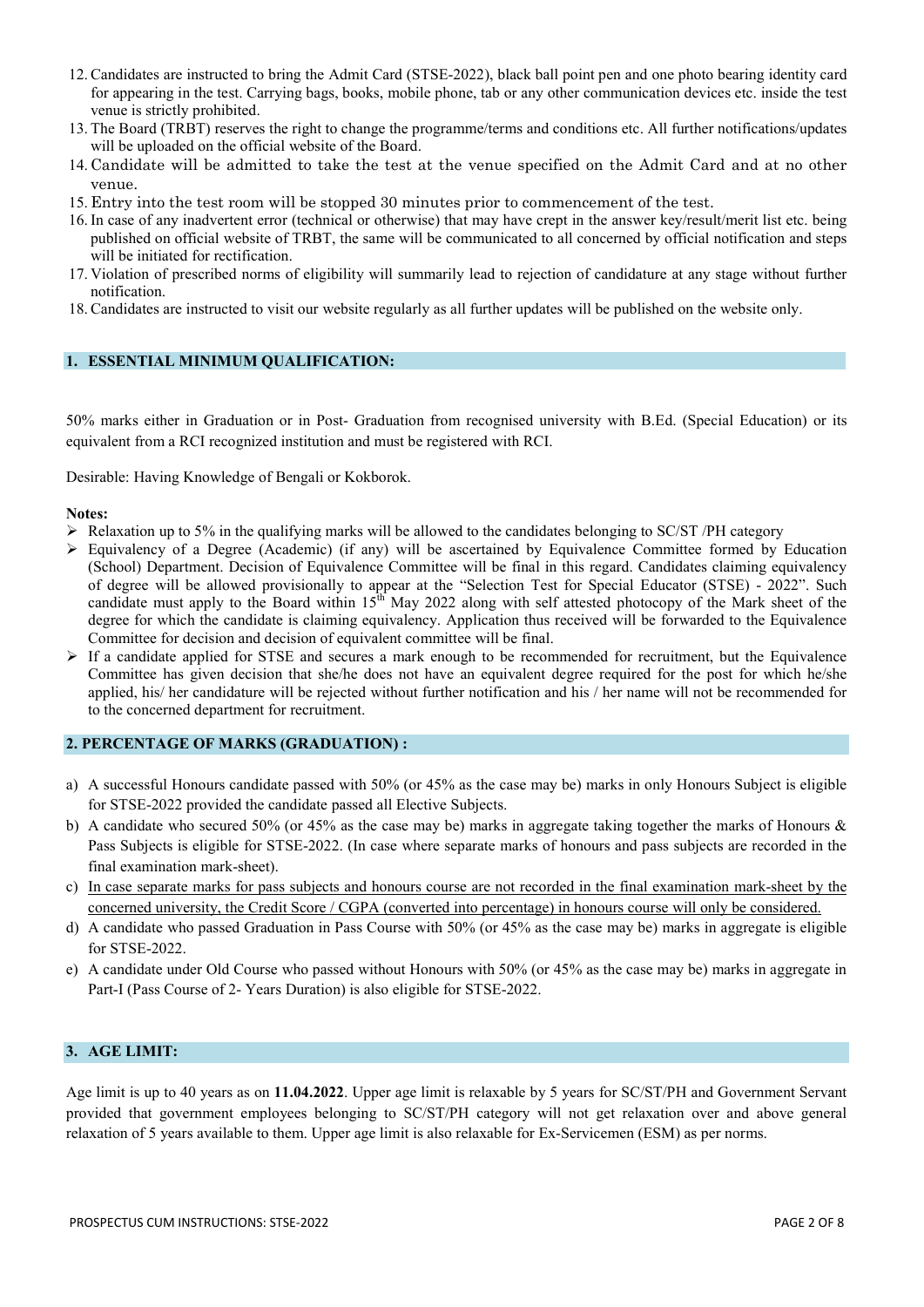NB: (i) Permissible age relaxation will be applicable for candidates from discharged ad-hoc 10,323 teachers as per memo of GA(P&T) dated 05.11.2020. (Candidates belonging to this category must click yes in the relevant field of online application to get the benefit)

# 4. QUESTION PATTERN:

Question paper for STSE-2022 will have 150 Multiple Choice Questions (MCQs) of one mark each. Candidates have to shade/darken the right choice of answer from among the four options for each question given in the Question Booklet. There will be no negative marking. Question paper will be in English and Bengali only (other than language Paper). OMR Answer Sheet for marking answers and instructions etc. will be in English only.

Note: In case of any discrepancy or confusion concerning two versions of Question Booklet, the English version will be treated as authentic/final.

## 5. SYLLABUS:

Candidates are instructed to refer to the official website of the Board at [www.trb.tripura.gov.in](http://www.trb.tripura.gov.in/) for details structure and content of syllabus.

### 6. ADMIT CARD:

Admit Card will be issued to each candidate who has deposited fees and finalized online application uploading her/his photograph and full signature as per instructions. Candidate can obtain her/his Admit Card downloaded from the official website of TRBT as per notification of the Board.

#### Notes:

- a) Candidate is instructed to verify the information noted in the Admit Card is correct as per information uploaded in the Acknowledgement Page. Candidate must report to the Board if any mismatch is noticed in the Admit Card immediately for necessary correction.
- b) The Board will not issue Admit Card to a candidate in case of any discrepancy is noticed about photograph and full signature of the concerned candidate.
- c) Candidate who does not possess the valid Admit Card shall not be permitted to appear in the test under any circumstances.

## 7. TEST FEES:

The test fees for UR category applicant is Rs. 300/ (Rupees three hundred only) and for reserved category (SC/ST/PH) applicant is Rs. 200/ (Rupees two hundred only). Fees once deposited will not be refunded or adjusted for any other test in future. Candidates are to deposit test fees online (using debit or credit card & internet banking only). No other mode of payment will be accepted. Bank charges may apply.

Note: In case a candidate pays less than the actual amount of fees due to selection of wrong category or otherwise, her/his candidature will be treated as cancelled even if she/he gets pass marks or more in the test.

## 8. CENTRE AND VENUE OF TEST:

TRBT will conduct Selection Test for Graduate Teacher (STSE-2022) at Agartala only. Candidates will be informed about the venue of the test through downloaded Admit Cards. No written communication will be sent to candidates. No TA and DA will be paid to candidates by the Board for appearing in the test.

### 9. PROCEDURE FOR ONLINE SUBMISSION OF APPLICATION:

While applying online the candidate must ensure that she/he understands and fulfils the norms of eligibility. Before applying online please ensure to have the following for uploading:

While applying online the candidate must ensure that she/he understands and fulfils the norms of eligibility. Before applying online please ensure to have the following for uploading:

#### Scanned image of latest passport size photograph of candidate (In JPG/JPEG format only, Size: up to 100 KB).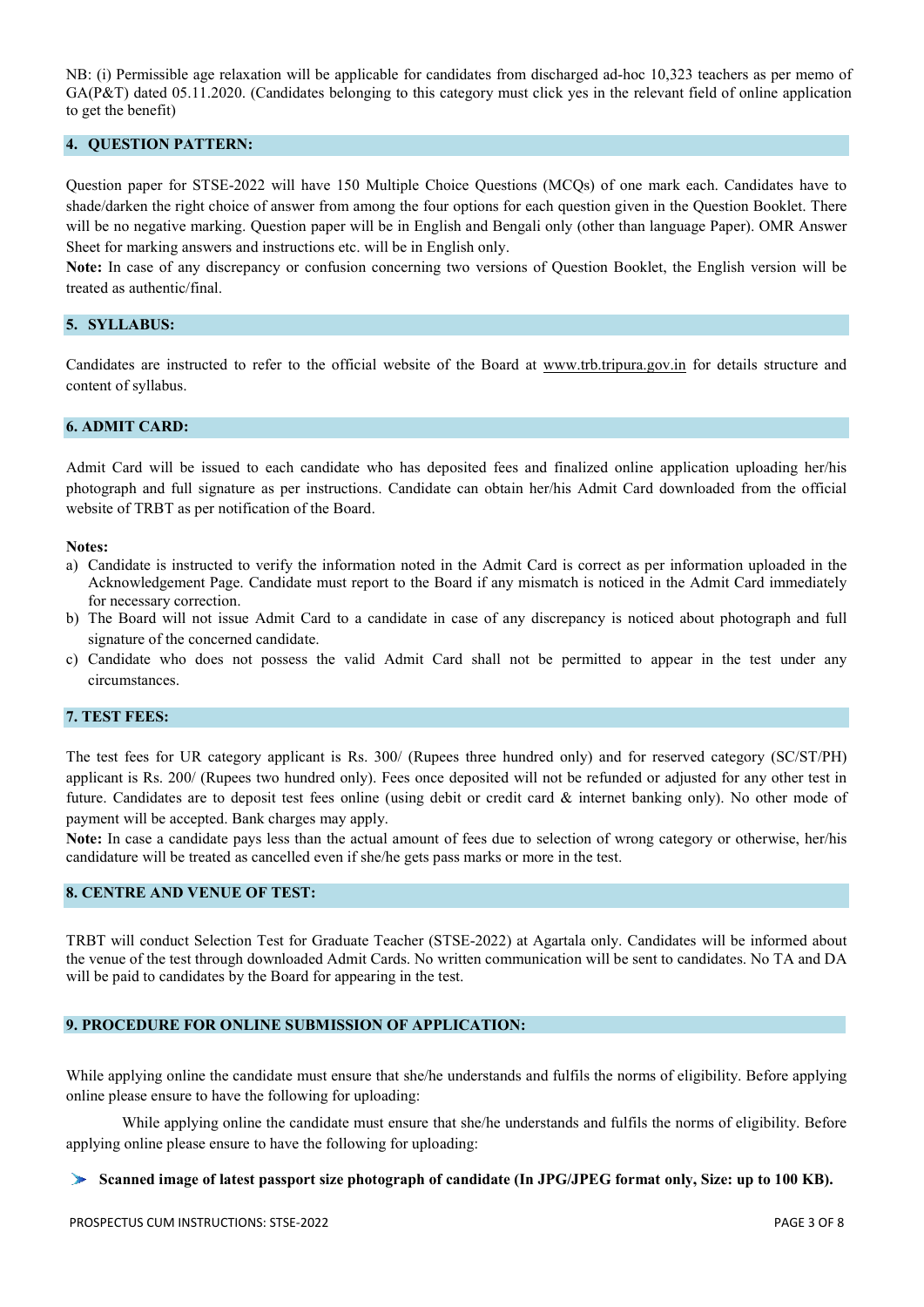## Scanned image of full signature of candidate (In JPG/JPEG format only, Size: up to 60 KB).

## Notes:

- (a) It must be ensured that image of the photograph and full signature of the candidate for uploading must be clear or else your candidature will be summarily cancelled without further notification.
- (b) Admit Card will not be generated if any irrelevancy is noticed in image of the photograph and full signature of the candidate.
- (c) Uploading of any irrelevant photograph/signature will invite cancellation of candidature and appropriate action.
- (d) Online Application can be submitted by logging on to the official website of Teachers' Recruitment Board, Tripura, [www.trb.tripura.gov.in](http://www.trb.tripura.gov.in/) and by no other means.
- (e) Since provision of pre-test scrutiny of mark-sheets/certificates/documents is not there, a candidate needs to satisfy herself/himself that every input in the online application is correct as per criteria and terms and conditions of the test.

## Follow the steps given below:

- (a) Log on to TRBT's official website [www.trb.tripura.gov.in](http://www.trb.tripura.gov.in/) and click on 'Apply Online' link. You will be directed to the registration page.
- (b) Candidates are to enter the required information such as name, DOB, email ID, Phone Number etc., and get themselves registered. Note down the Registration Number for future reference.
- (c) For registration, e-mail ID must be unique. Once registered, login with Registration Number/E-mail ID and password as set by you. For security reason do not share the password with others.
- (d) If a candidate has registered with TRBT during T-TET 2019 or later fresh registration will not be required. Login with USER ID and Password. However, if there any wrong entry, fresh registration can be done by using another email ID of the applicant.
- (e) After login update your profile by entering all relevant information as per the online application form correctly.
- (f) Upload clear image of your recent passport size photograph (as enumerated in 'How to apply' section in the registration page) and full signature. The image of photograph must be clear enough so that the applicant can be recognised by seeing the photograph. The image of full signature must also be clear and legible. Any discrepancy in image of photograph and full signature will lead to rejection of the online application. Uploading of any unwanted photograph will be viewed seriously and strict action will be taken against them who indulge in such activity.
- (g) Candidate can update certain information given in the profile from edit/update profile link before submission of online application. Online application once submitted the link will be disabled. No edit in profile can be done afterwards.
- (h) Candidate can apply for "Selection Test for Special Educator (STSE) 2022" from 'Apply Online' link of candidate's homepage.
- (i) In candidate's homepage, for Special Educator please click on "Apply Online" link with respect to "Selection Test for Special Educator (STSE) – Session 2022". Select eligibility criteria from drop down list. All particulars regarding academic and professional qualifications must be entered correctly.
- (j) Submit the form after entering all the information correctly. Finalize the application if all information is entered correctly. If any rectification is required click on "Edit Application" link in candidate's homepage. Once finalised the application form can no more be edited. So before finalization make sure that all information entered are correct.
- (k) Make payment from the link provided in the home page of applicant. Payment can be done through Credit Card/ Debit Card/ Internet Banking facility of any leading bank. Information/PIN/Password etc., of Credit Card/ Debit Card/ Internet Banking must not be shared with others for making payment and TRBT will not be responsible for any fraudulent transaction due to such information sharing.
- (l) Payment of fee must be paid through the link provided in applicant's home page and by no other means.
- (m) After successful payment print the Acknowledgement Page and preserve it for future reference.
- (n) Please take a printout of payment slip available after making payment for future reference. Without payment slip no payment related query/ complaint will be entertained.
- (o) Candidates having their mark in CGPA, click on "check if CGPA is applicable" and enter exact equivalent percent of CGPA. Convert CGPA in exact equivalent percentage (as per formula given by the University/ Board) up to two decimal points and enter it in the appropriate box in the online application form. For example if the equivalent percentage of CGPA up to 2 decimal point is "59.99" enter "59.99" not "60". Candidate whose mark is given in percentage in the mark-sheet can directly write the percentage of marks after clicking on "check if CGPA is applicable".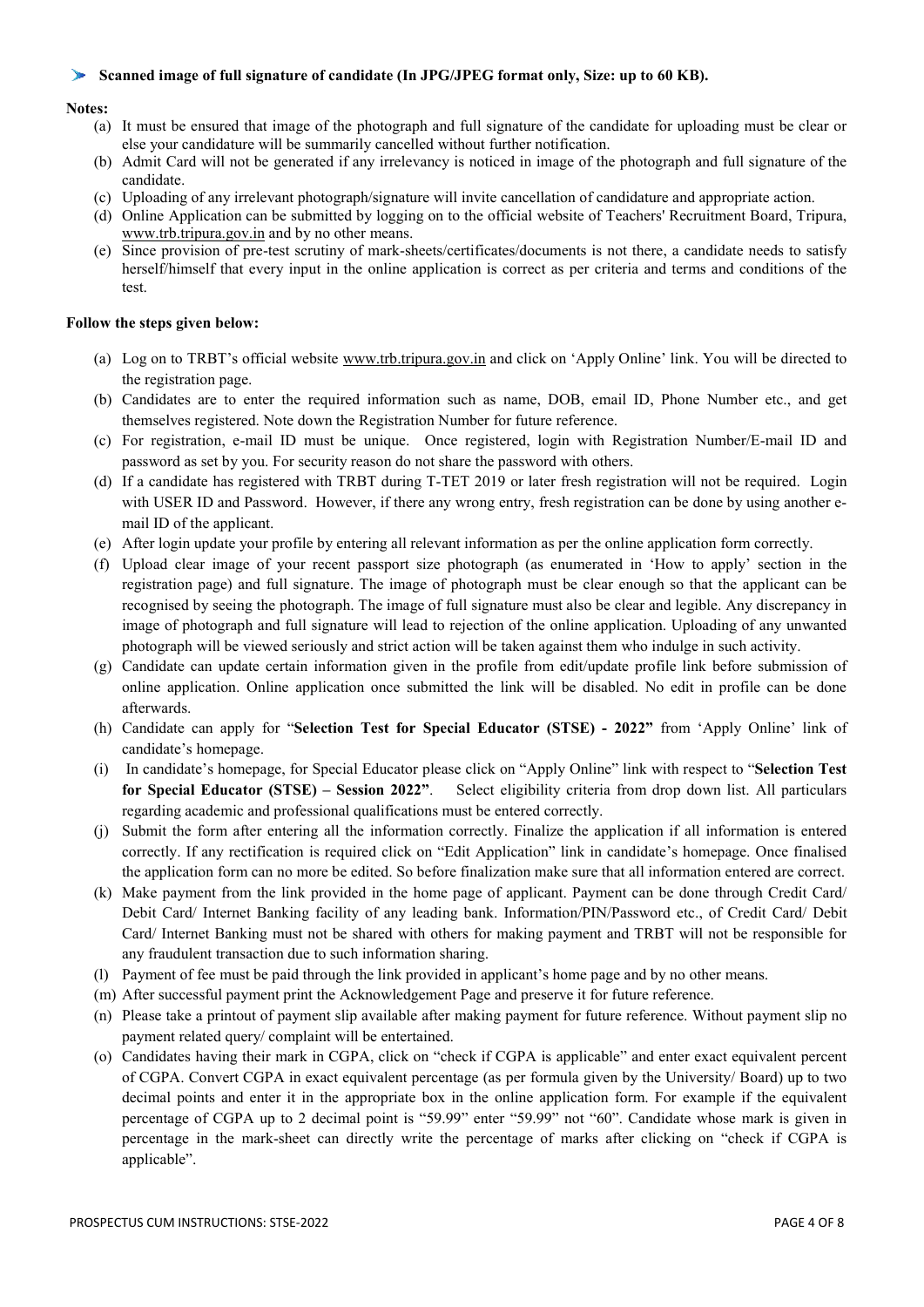- (p) In case candidates are applying with Graduation as academic qualification and do not possess Post Graduation, please leave the qualification detail in the online application format with respect to Post Graduation.
- (q) Please read the "How to apply" Section in the registration page before proceeding for registration.
- (r) "Forgot Password" link can be used to reset password in case the candidate forgets her/his password.

#### 10. ADMISSION INTO THE TEST ROOM:

- a) A candidate appearing in the test will have to produce her/his Admit Card of STSE-2022 to the Officer-in-Charge/Venue Superintendent/Invigilator of the test venue.
- b) Candidates are required to produce Admit Card of STSE-2022 issued by the Board along with one photo bearing identity card in original like, AADHAAR Card / PAN Card / Passport / Driving License / Bank Pass Book / EPIC (Voter ID Card) for admission into the test room.
- c) Candidate shall be present at the test venue 60 minutes before, and take their respective seats in the test room 30 minutes before schedule time of commencement of the test positively. Candidate is also instructed to read instructions given in the Admit Card carefully and follow them during conduct of test.
- d) Gate of the examination venue will be closed 30 (thirty) minutes prior to commencement of the test.

# 11. CANCELLATION OF CANDIDATURE:

Whatever the case may be where it is found that a candidate's admission to the test (STSE-2022) has been effected by error, malpractice, suppression of facts or violation of any criteria of eligibilities, the Board will cancel candidature of the candidate and forfeit test fees (if paid) without further notification. Further, if any of the above irregularities is noticed after publication of provisional result, candidature will be cancelled even if name of candidate appears in the merit list. The decision of the Board will be final in such instance.

# 12. IMPORTANT INSTRUCTIONS PRIOR TO TEST:

- a) A seat indicating roll number will be allocated to each candidate. Candidates should find and occupy seats allotted to them. Candidature of a candidate shall be cancelled if she/he has been found to have changed room or seat other than allotted.
- b) Candidate must produce downloaded Admit Card for admission into test room. Candidate, who does not possess valid Admit Card and one photo identity card as noted at the point no. 10 (b), shall not be permitted to appear in the test.
- c) Candidates will be given OMR Answer Sheet and sealed Question Booklet 15 minutes before commencement of test and Invigilator will instruct the candidates to break/open seal of Question Booklet 5 minutes before commencement of test.
- d) After breaking seal of Question Booklet candidate must check that Question Booklet contains same number of pages as mentioned on the first page. In case of any discrepancy in Question Booklet i.e., page missing, tear pages & misprinting, the same should be informed to Invigilator immediately for replacement of Question Booklet. OMR Answer Sheet supplied to candidates can't be changed.
- e) Test will start exactly at the scheduled time and an announcement to this effect will be made by Invigilator.
- f) Candidates are instructed to write Question Booklet number and OMR Answer Sheets number on the attendance sheet. Candidates are also instructed to insert specific information required for OMR Answer Sheet correctly.

## 13. PROCEDURES TO BE FOLLOWED DURING CONDUCT OF TEST:

- a) Candidates are instructed to put their *full signature* at appropriate places of Question Booklet and OMR Answer Sheet. Candidates must sign *twice* on Attendance Sheet: first, during commencement of test and second, while handing over OMR Answer Sheet to Invigilator on completion of test hours.
- b) Immediately on receipt of Question Booklet & OMR Answer Sheet candidates will fill in required particulars on cover page of Question Booklet & OMR Answer Sheet with Black Ball Point Pen.
- c) Candidates should not open/break seal of Question Booklet unless they are instructed.
- d) Candidates are not allowed to carry items like mobile phone, textual material (printed or hand-written), bits of papers, geometry/pencil box, plastic pouch, hand/carry bag, calculator, writing pad, pen drive, eraser, electronic pen/scanner, cardboard or any electronic item which can be used for communication device inside the test venue.
- e) Tea, coffees, cold drinks, smoking, chewing gutka, spiting etc. in test room is strictly prohibited.
- f) After completing the test and before handing over OMR Answer Sheet, candidate should check again that all particulars required for OMR Answer Sheet have been filled in correctly. Announcement about beginning and closing of test will be made by Invigilator. Candidate must stop marking their responses immediately at the closing announcement.
- g) Candidates will not be allowed to leave her/his seat or test room until duration of the test is over.
- h) Candidates should not leave test room without handing over their Answer Sheets to Invigilator on duty and sign attendance sheet for the second time.
- i) Cases where a candidate has not put her/his signature on Attendance Sheet for the second time will be deemed not to have handed over OMR Answer Sheet and be treated as unfair means.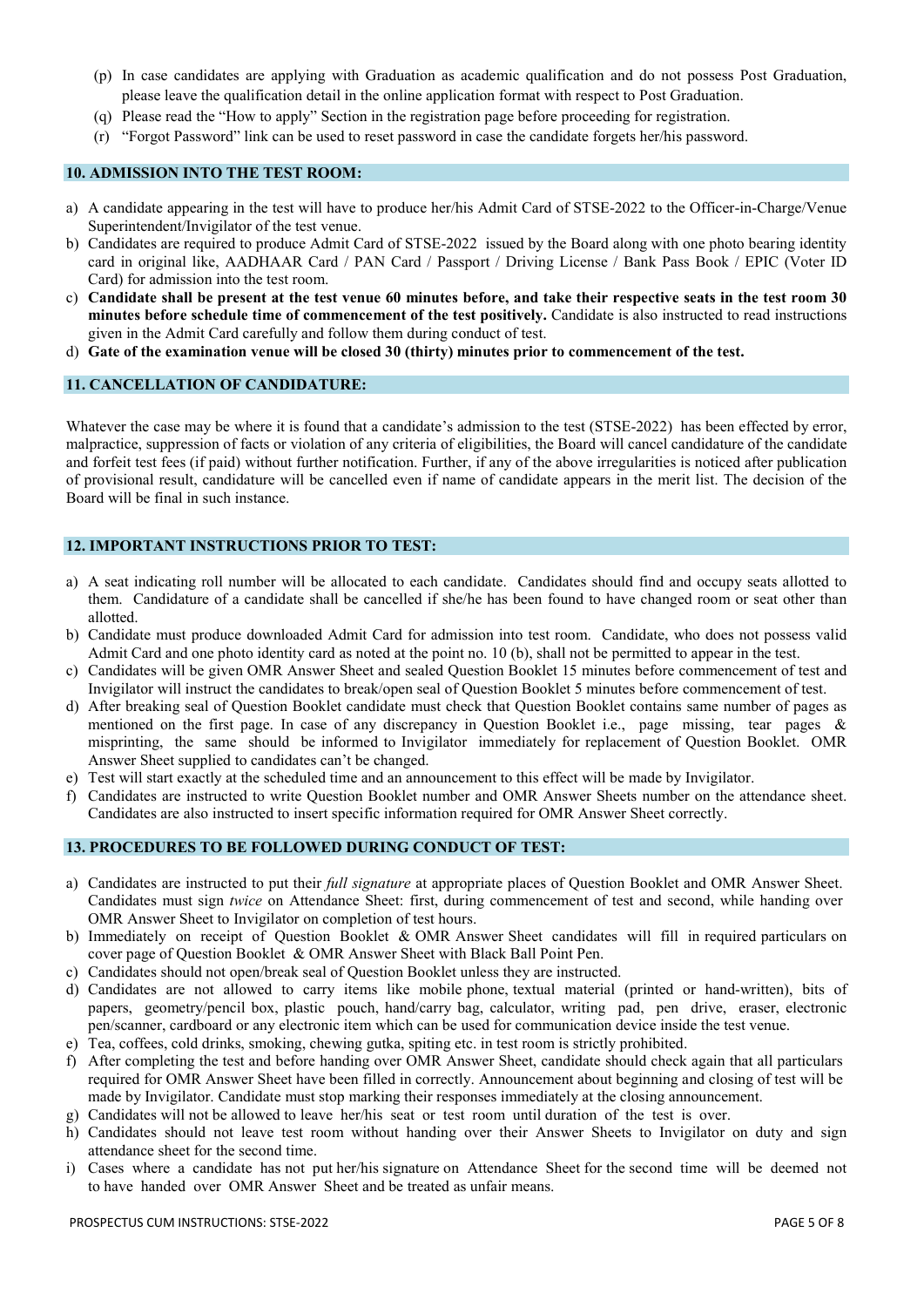j) Candidates are permitted to acquire respective Question Booklet after the test hours.

## 14. INSTRUCTIONS FOR USE OF OMR ANSWER SHEET:

- a) OMR Answer Sheet cannot be replaced or changed for incorrect use by the candidate under any circumstances.
- b) OMR Answer Sheet contains the following columns which are to be filled in neatly and accurately by candidate with 'Black Ball Point Pen' only. Use of pencil is strictly prohibited.
	- (i) Name of candidate in capital letters. (ii) Signature of Candidate. (iii) Roll Number.
- c) OMR Answer Sheet will be scanned by optical scanner; therefore, altering, adding additional circle or anything written outside the circle will invalidate the OMR Answer Sheet. Candidates should ensure that OMR Answer Sheet is not folded.
- d) Do not make any stray marks on OMR Answer Sheet.
- e) Do not write your Roll Number anywhere else except at the specified space on OMR Answer Sheet.
- f) Out of four alternatives for each question, only one circle for the correct answer is to be darkened / shaded completely. For example, Question No. 1 in the Question Booklet reads as follows:

### Question No.1: The capital city of India is:

(A) Dubai (B) New Delhi (C) Tokyo (D) None of these

The correct response to this Question No. 1 is New Delhi which is marked by letter (B) among the four options. Candidate will locate Question No.1 on OMR Answer Sheet and shade/darken the circle B corresponding to the answer. Follow the correct method of shading/darkening as given below:

|                                              | <b>CORRECT METHOD</b><br><b>OF ANSWERING</b>                  | <b>INCORRECT METHOD</b><br><b>OF ANSWERING</b>                                                                 |
|----------------------------------------------|---------------------------------------------------------------|----------------------------------------------------------------------------------------------------------------|
|                                              | A B C D                                                       | A B C D                                                                                                        |
| If your answer is $B$                        | O O                                                           | $\bigcirc \vee \bigcirc \bigcirc$ Ticking                                                                      |
| If your answer is $C$<br>If your answer is A | $\circ \bullet \circ$<br>$\circ$ $\circ$<br>$\bullet$ $\circ$ | $\bigcirc$ $\bigcirc \times$ $\bigcirc$ Crossing<br>$\bigcirc$ $\bigcirc$ $\bigcirc$ $\bigcirc$ Partly shading |
| If your answer is $D$                        | $\bigcirc$ $\bullet$                                          | Shading more than one circles<br>$\bullet$ $\circ$ $\bullet$<br>$\bigcirc$ Not shading any circle              |

## Note:

- $\triangleright$  Optical Scanner will not work if the above instructions are violated and no marks will be awarded.
- $\triangleright$  Faint or incomplete shading/darkening of circle is a wrong method of marking answer and liable to be rejected by Optical Scanner.
- $\triangleright$  Circle, darkened/shaded once is final and not to be changed at all, since it will invalidate the answer.
- $\triangleright$  Darkening/shading of more than one circle for any question will invalidate the answer.

## 15. BLACK BALL POINT PEN FOR WRITING, DARKENING OR SHADING:

Candidate is instructed to use 'Black Ball Point Pen' for writing/darkening/shading. Before writing/darkening/shading the particulars or responses of Question Booklet and OMR Answer Sheet, candidate must verify all details as noted on downloaded Admit Card to ensure that her/his responses are as per Admit Card.

## 16. UNFAIR MEANS:

Candidates shall maintain proper silence. Any disturbance in test room shall be deemed as misbehaviour. If a candidate is found using unfair means or impersonating, she/he will be expelled immediately by Officer-in-Charge/Venue-Superintendent and she/he will be debarred for taking test either permanently or for a specified period as per decision of the Board. Some instances of unfair means are as follows:

- a) If any candidate is found in possession of any item(s) as mentioned at point no. 13 (d) of this Prospectus cum Instructions.
- b) If a candidate removes any page(s) from Question Booklet during the test.
- c) If a candidate carries Question Booklet or a part of it outside the test hall during test hours before the submission of OMR Answer Sheet.
- d) If a candidate submits Question Booklet or OMR Answer Sheet wilfully mutilated by her/him.
- e) If a candidate leaves the test room before expiry of the scheduled time of test.
- f) Any activity which is detrimental for smooth conduct of test.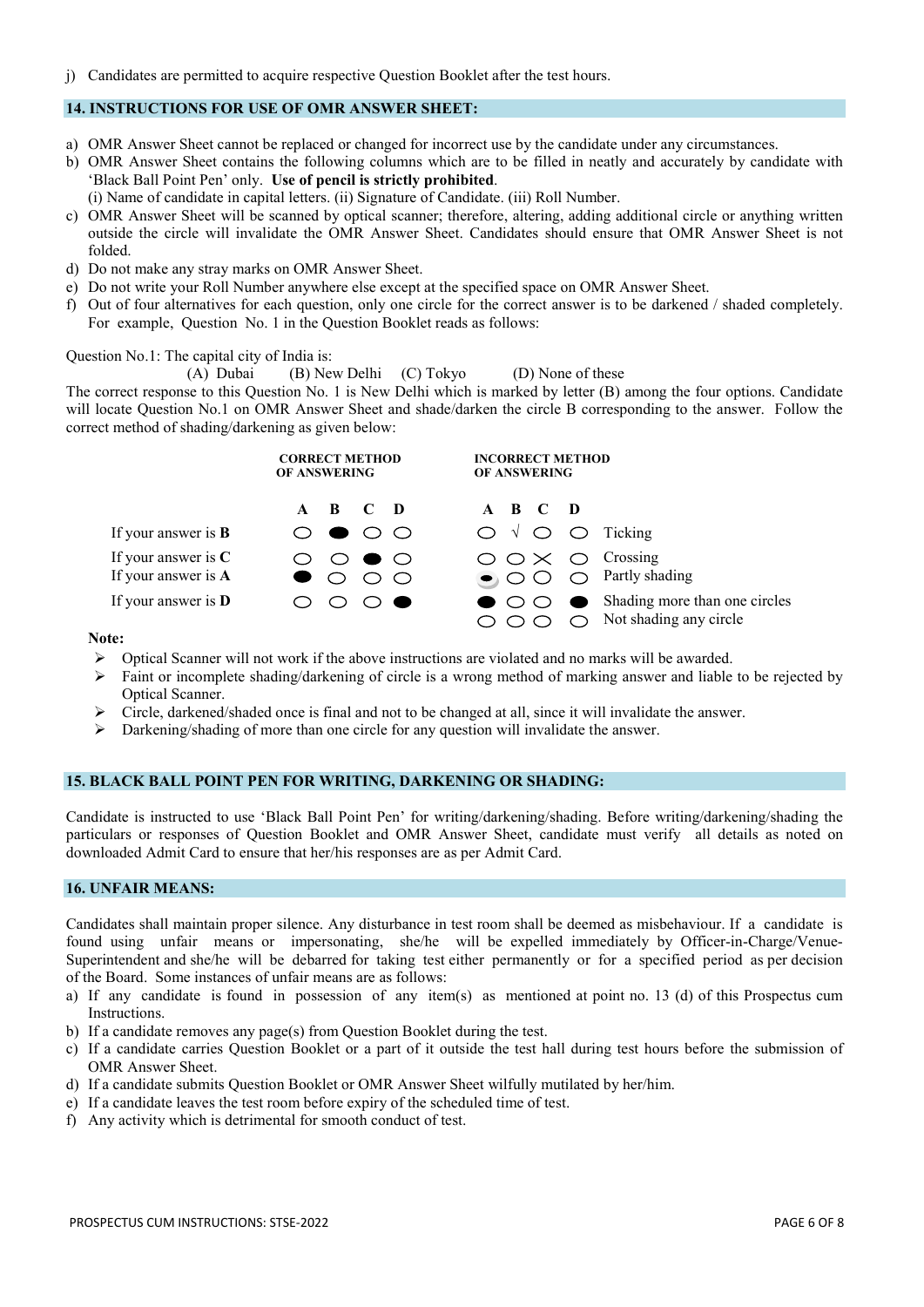## 17. ROUGH WORK:

The candidate will not practice any rough work on OMR Answer Sheet. Rough work is to be practiced on the space provided in Question Booklet.

# 18. CHANGING AN ANSWER IS NOT ALLOWED:

The candidate must fully satisfy herself/himself about accuracy of answer before shading/darkening the appropriate circle, once marked no change in answer is allowed. Use of eraser or correction fluid on OMR Answer Sheet is not permissible as OMR Answer Sheets are evaluated by computer and it may lead to wrong evaluation for which all responsibility lies on candidate.

#### 19. PHYSICALLY HANDICAPPED (PH) CANDIDATES:

Candidates having disability such as Blind or Low Vision (Partially Blind), Partially Deaf & Hard of hearing and Locomotors Disability can only apply under PH category. The percentage of disability must be 40% or above.

## Notes:

- (a) A candidate who is blind/partially blind or locomotor impairment where writing speed is affected may be allowed to appear in STSE-2022 with a scribe/helper.
- (b) Candidate who requires scribe/helper is instructed to report to the office of the Teachers' Recruitment Board, Tripura, within 7 (seven) days from the date of submission of online application for necessary formalities.
- (c) The candidate is to ensure that she/he is eligible to use a scribe/helper as per the government rules governing the recruitment of physically challenged.
- (d) The candidate will have to arrange her/ his own scribe/helper at his/her own cost.
- (e) The scribe/helper can be from any academic discipline, having less qualification than that of the candidate.
- (f) Both, the candidate as well as the scribe/helper will have to give an undertaking, in the prescribe format with two copies of passport size photograph of the candidate and the scribe/helper, confirming that the scribe/helper fulfils all the stipulated eligibility criteria for a scribe/helper as mentioned above.
- (g) In case scribe/helper did not fulfil any of the laid-down eligibility criteria or suppressed material facts, the candidature of the applicant will stand cancelled, irrespective of the result of the written test.
- (h) Candidates who have applied under PH category shall be eligible for extra time of 20 minute for every hour of the test. Such candidates must produce the original Disability Certificate issued by appropriate authority to the Officer-incharge/invigilator of the test venue for availing extra time.

# 20. TENTATIVE ANSWER KEYS:

After the commencement of the tests, tentative answer keys will be displayed on the official website of TRBT. The candidates are instructed to go through the same and in case they have any doubt with respect to any tentative answer key they can submit their challenges online along with payment of requisite challenge fees.

#### 21. FINAL ANSWER KEYS:

Final answer keys will be frozen and uploaded in course of time after taking appropriate views of the concerned subject expert about the challenges thus received (if any) by TRBT. Once final answer keys are uploaded no appeal with respect to final answer keys will be entertained. It must very carefully be noted that views of the concerned subject expert about the feedback will be treated as complete and final.

# 22. EVALUATION OF OMR ANSWER SHEET:

A fully computerized system is adopted for evaluation of answer scripts using Optical Mark Recognition (OMR) process for preparation of results. Since the evaluation will be error free under the above process, as such there is no provision for reevaluation of the OMR Answer Sheet or re-counting of the marks scored. No correspondence in this regard will be entertained.

## 23. DECLARATION OF RESULT:

Provisional Results and OMR Answer Sheets will be uploaded on the official website of TRBT in due course of time.

## 24. SCRUTINY OF MARK-SHEET & CERTIFICATE:

During the programme of scrutiny, certificate/mark-sheet of academic and professional qualification including other relevant certificates/document of the candidates will be scrutinised. Candidates are instructed to bring the following marksheet/certificate/document in original during the programme of scrutiny.

- (i) Downloaded Admit Card of STSE-2022.
- (ii) Downloaded Acknowledgement Page of STSE-2022.